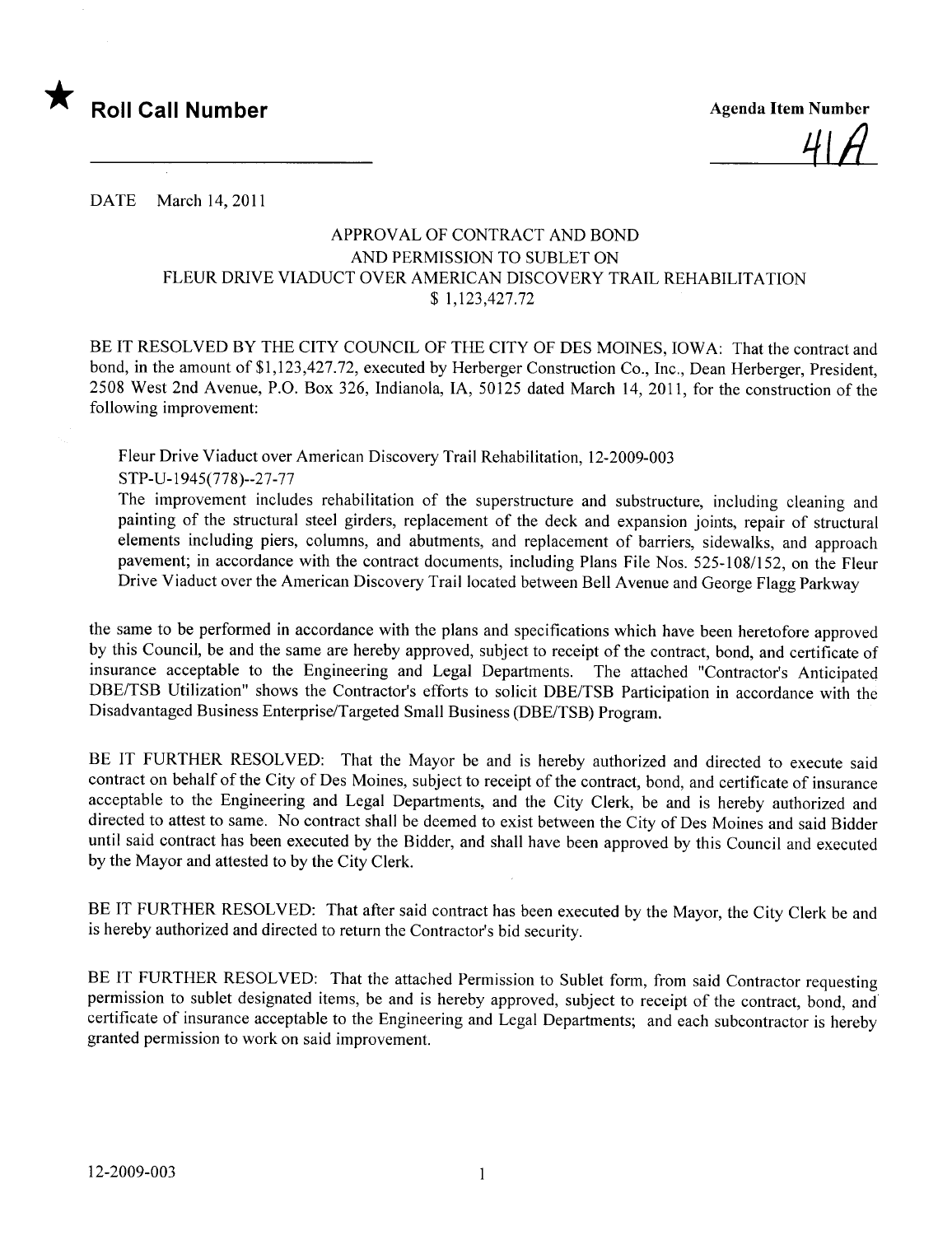

41 pt

DATE March 14, 2011

BE IT FURTHER RESOLVED: That the Des Moines Finance Director is hereby authorized to encumber this contract amount against the funds as identified below, and to acquire Builder's Risk Insurance, if appropriate, for the above referenced improvement.

| (City Council Communication Number $//$ ) |  | attached) |
|-------------------------------------------|--|-----------|
|-------------------------------------------|--|-----------|

Moved by to adopt.

FORM APPROVED Walter

Kathleen Vanderpool Deputy City Attorney

Funding Source: 2010-2011 CIP, Page BRV-16, Structural Repair - Corrosion Protection, BRV039, Being: Various funding sources as follows:

 $\mathcal{L}_{\text{-$823,427.72 in Gamma Monies}}$ 

-\$300,000 in Federal Surface Transportation Program (STP) funds being: 80% eligible const. costs only with \$300,000 max.

| <b>COUNCIL ACTION</b> | <b>YEAS</b> | <b>NAYS</b> | <b>PASS</b> | <b>ABSENT</b>   | I, Diane Rauh, City Clerk of said City Council, hereby                                                          |  |  |  |
|-----------------------|-------------|-------------|-------------|-----------------|-----------------------------------------------------------------------------------------------------------------|--|--|--|
| <b>COWNIE</b>         |             |             |             |                 | certify that at a meeting of the City Council, held on the<br>above date, among other proceedings the above was |  |  |  |
| <b>COLEMAN</b>        |             |             |             |                 |                                                                                                                 |  |  |  |
| <b>GRIESS</b>         |             |             |             |                 | adopted.                                                                                                        |  |  |  |
| <b>HENSLEY</b>        |             |             |             |                 |                                                                                                                 |  |  |  |
| <b>MAHAFFEY</b>       |             |             |             |                 | IN WITNESS WHEREOF, I have hereunto set my hand<br>and affixed my seal the day and year first above written.    |  |  |  |
| <b>MEYER</b>          |             |             |             |                 |                                                                                                                 |  |  |  |
| <b>MOORE</b>          |             |             |             |                 |                                                                                                                 |  |  |  |
| <b>TOTAL</b>          |             |             |             |                 |                                                                                                                 |  |  |  |
| <b>MOTION CARRIED</b> |             |             |             | <b>APPROVED</b> |                                                                                                                 |  |  |  |
|                       |             |             |             |                 |                                                                                                                 |  |  |  |
|                       |             |             |             |                 |                                                                                                                 |  |  |  |
|                       |             |             |             | Mayor           |                                                                                                                 |  |  |  |

12-2009-003 2

City Clerk